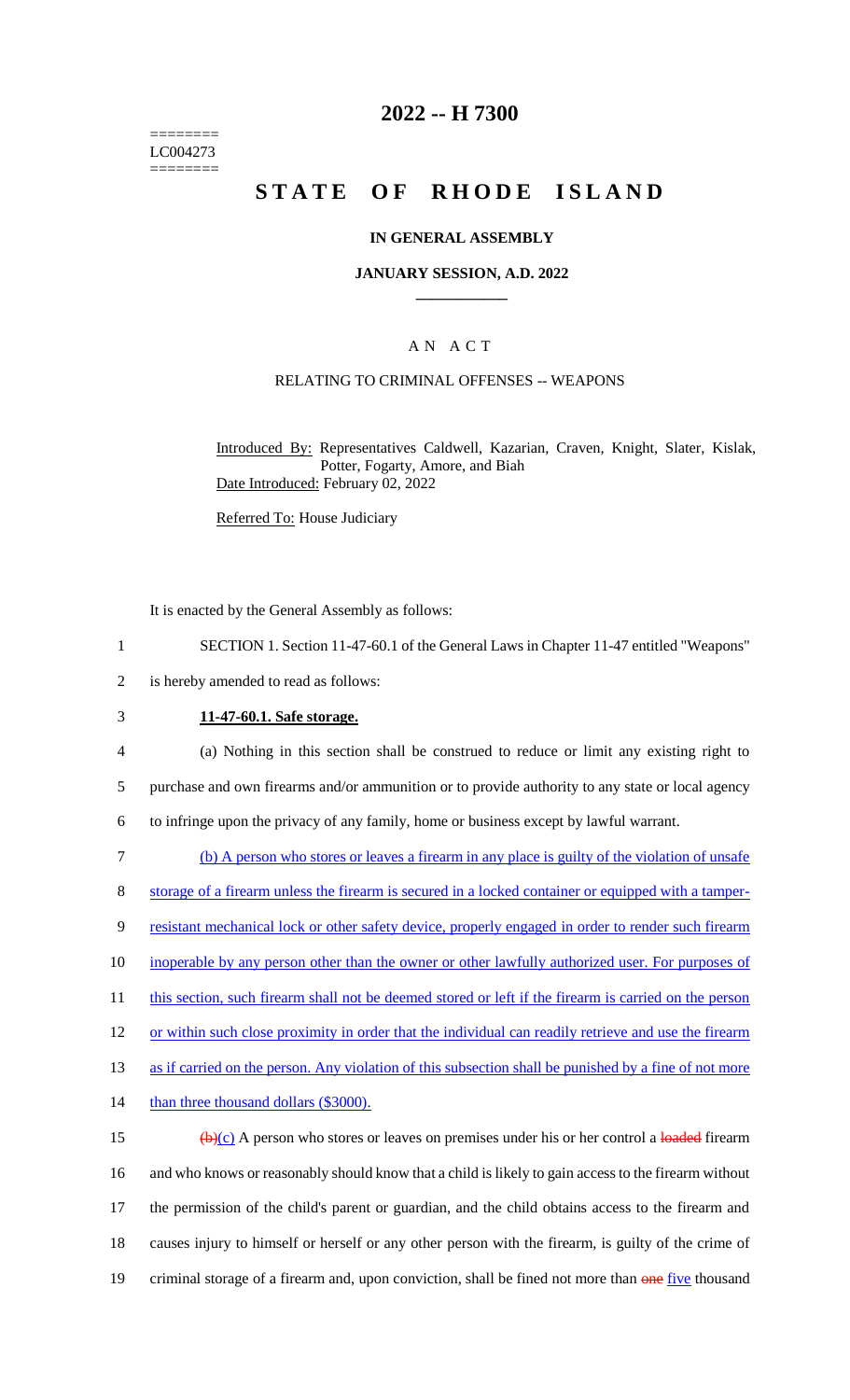1 dollars  $(\$1,000)$   $(\$5,000)$  or imprisoned for not more than one year five (5) years, or both. For 2 purposes of this section, a "child" is defined as any person who has not attained the age of sixteen 3  $(16)$  eighteen  $(18)$  years. 4 (c)(d) The provisions of subsection  $(b)(c)$  of this section shall not apply whenever any of

5 the following occurs:

- 6 (1) The child obtains the firearm as a result of an illegal entry of any premises by any 7 person or an illegal taking of the firearm from the premises of the owner without permission of the 8 owner;
- 9 (2) The firearm is kept in a locked container or in a location which a reasonable person 10 would believe to be secured in a locked container or equipped with a tamper-resistant mechanical 11 lock or other safety device, properly engaged in order to render such firearm inoperable by any
- 12 person other than the owner or other lawfully authorized user;
- 13 (3) The firearm is carried on the person or within such a close proximity so that the 14 individual can readily retrieve and use the firearm as if carried on the person; and
- 15 (4) The firearm is locked with a locking device;
- 16 (5) The child obtains or obtains and discharges the firearm in a lawful act of self-defense

17 or defense of another person<sub>i</sub>.

- 18 (6) The person who keeps a loaded firearm on any premises which is under his or her
- 19 custody or control has no reasonable expectations, based on objective facts and circumstances, that
- 20 a child is likely to be present on the premises.
- 21 (d)(e) (1) If the person who allegedly violated this section is the parent or guardian of a 22 child who is injured or who dies as the result of an accidental shooting, the attorney general's 23 department attorney general shall consider among other factors, the impact of the injury or death 24 on the person who has allegedly violated this section when deciding whether to prosecute an alleged
- 25 violation.
- 26 (2) It is the intent of the general assembly that a parent or guardian of a child who is injured 27 or who dies of an accidental shooting shall be prosecuted only in those instances in which the parent
- 28 or guardian behaved in a grossly negligent manner.
- 

29 SECTION 2. This act shall take effect upon passage.

#### ======== LC004273 ========